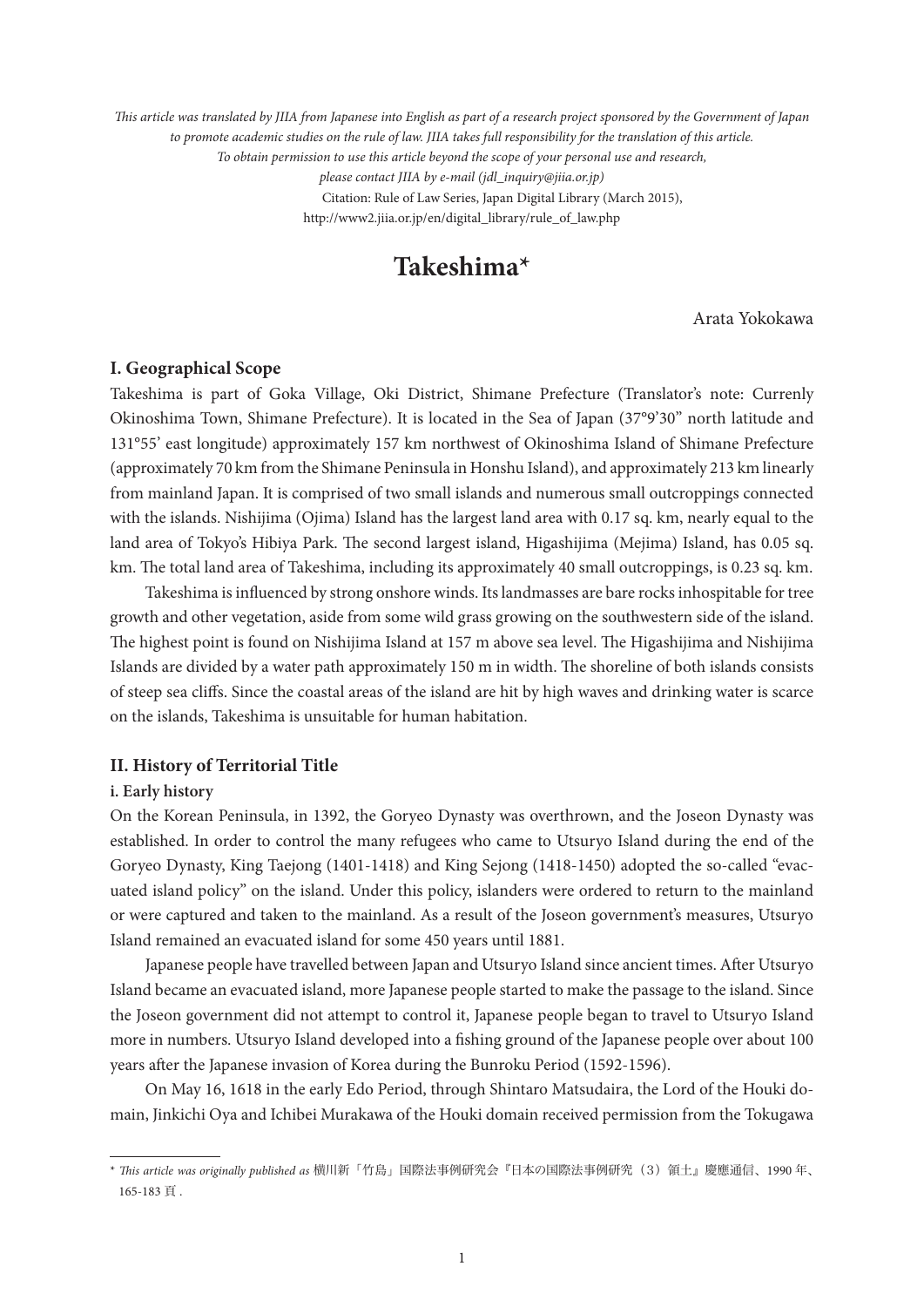central government (*Bakufu*) for passage to Utsuryo Island (then Takeshima) (exclusive rights to develop the island). Afterwards, for some 80 years, the two men engaged in fishing activities on the island, primarily for abalone. In those years, Takeshima (then Matsushima) was used as a navigational port on the way to Utsuryo Island from Okinoshima Island, as well as for a ground for hunting sea lions. Although Tokugawa Iemitsu, Shogun of Japan, issued a *sakoku* (closed-door policy) directive and banned foreign trade in 1639, the *Bakufu* continued to issue permissions for passage to Utsuryo Island and Takeshima.

The earliest documentary reference to Takeshima (Matsushima) is the following description in Volume 1 of "*Inshu (Onshu) Shicho Gakki* [Records of Observations in Oki Province]" published in 1667.

Inshu (Okinoshima Island) is located in the northern sea…When one travels northwest for two days and one night from the island, there is Matsushima. When one travels one more day, there is Takeshima…The two islands are uninhabited. Viewing Goryeo from there is the same as viewing Okinoshima Island from Izumo. Therefore, this island is the northwest boundary of Japan.

Furthermore, a written request submitted to the Tokugawa *Bakufu* in May 1681 by Kyuuemon Katsunobu Oya, the third-generation descendent of the aforementioned Jinkichi Oya, contains the following description:

On the way to Takeshima (Utsuryo Island), there is a small island with a circumference of around 20 *cho*. There are no grass and trees. The island consists of rocks. Twenty-five years ago, with the permission of Shogun through Shirogoro Abe, I sailed to the island by boat. In this small island, I engaged in the work of hunting a few sea lions and collecting some fish oil. The distance from Dougo Fukuura in Okinoshima Island to this small island is about 60 *ri*.

Subsequently, in 1692, a dispute arose between the Japanese and Joseon people over fishing operations in Utsuryo Island. The *Bakufu* instructed So Tsushima-no-kami, the Lord of the Taishu domain, to negotiate with the Joseon government. In September 1693, So dispatched Yozaemon Tada to Pusan as the official delegate for the negotiations. However, due to the passive *sakoku* policy, the *Bakufu* decided to prohibit Japanese people from sailing to Utsuryo Island (then Takeshima) as of January 1696.

Nonetheless, even after the prohibition of passage to the Island, Utsuryo Island (Takeshima) and Takeshima (then Matsushima) were clearly differentiated in Japan. People continued to recognize the latter as Japanese territory, and thus, passage to Takeshima was never prohibited.

The memorandum of Hoki-no-kami Matsudaira dated January 23, 1696, shortly after the prohibition of passage, states as follows and shows that the locations of Takeshima (then Matsushima) and Utsuryo Island (then Takeshima) were correctly understood:

1. In going to Matsushima to hunt, one stops there as it is on the way to Takeshima.

- 1. It is about 80 *ri* from Fukuura to Matsushima.
- 1. It is about 40 *ri* from Matsushima to Takeshima.

The "*Takeshima Zusetsu* [Explanation of Takeshima with Maps]" edited by Tsuan Kitazono during the Horeki Period (1751-1763) contains the following description:

There is an island about 40 *ri* north of the west island (Nishijima) of Matsushima (Takeshima) in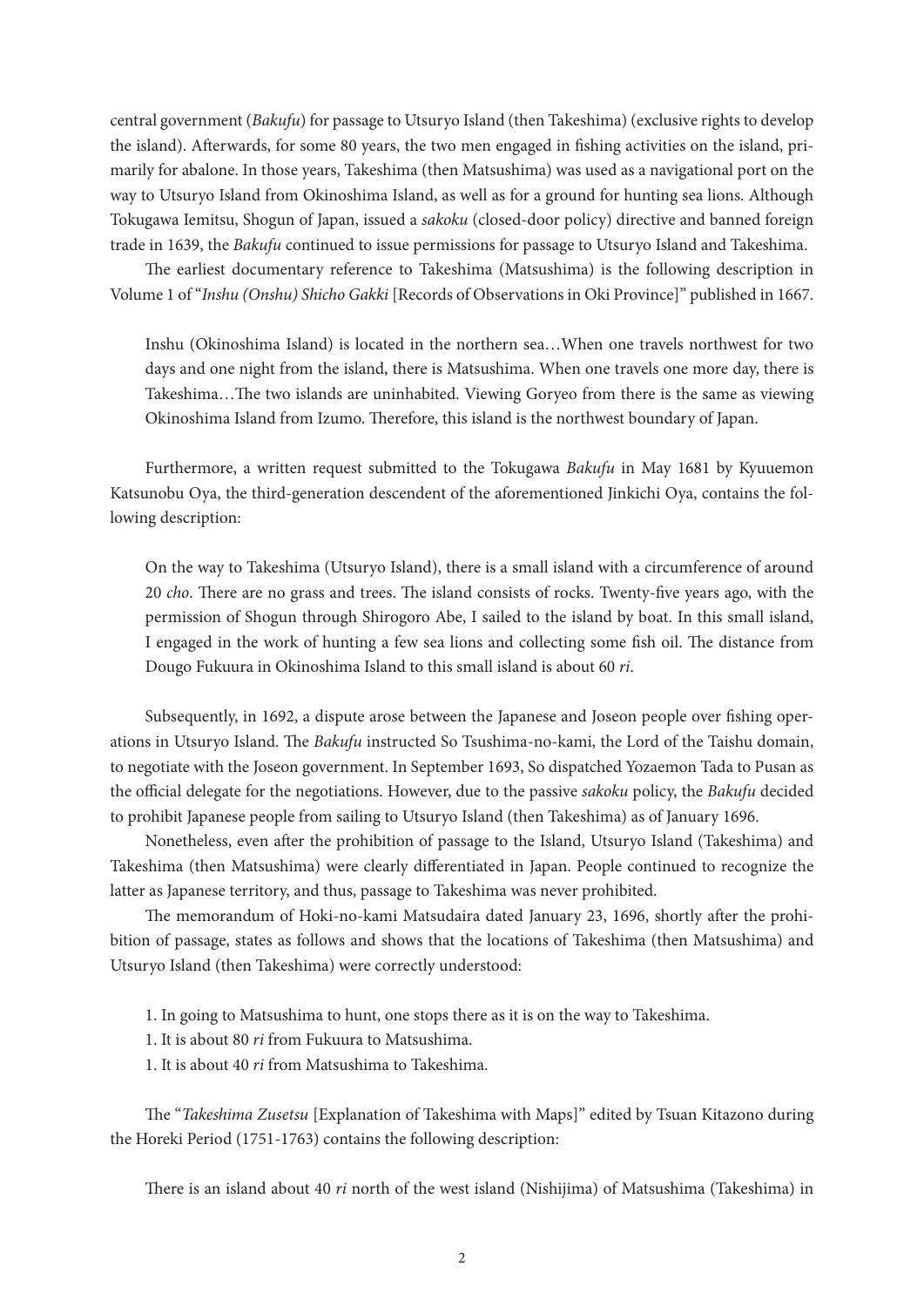Oki county. It is called Takeshima (Utsuryo Island). This island is close to Japan and next to Joseon and is shaped like a triangle. Its circumference is about 15 *ri*.

…

The distance from Hakushu's Yonago to Takeshima is about 160 *ri* by sea. One should go from Yonago to Izumo, and then reach to Takeshima via Oki's Matsushima. It is said that the distance from Oki's Fukushima (Fukuura) to Matsushima is about 60 *ri*, and from Matsushima to Takeshima is 40 *ri* by sea.

This document is noteworthy for the following reasons. First, it clearly notes that Matsushima (present Takeshima) belongs to Oki county in Japan by stating "Matsushima in Oki county." Second, it clearly describes that Matsushima (Takeshima) is comprised of two islands east and west, by noting "the west island (Nishijima) of Matsushima." Thirdly, it accurately records the distances between the mainland of Japan and Takeshima and between its mainland and Utsuryo Island.

Additionally, the "*Chosei Takeshima Ki* [The Account of Longevity Takeshima]" authored by Takamasa Yada in 1801 states:

From Oki-Dogo, Matsushima (Takeshima) is located off the west-southwestern coast. The east wind will get you to the island in two days and two nights. Assuming that 36 *cho* (3,927 m) is equivalent to 1 *ri*, the distance is probably about 170 *ri* by sea. The island is mountainous and rugged. Its length is said to be 5 *ri* or 3 *ri*…However, it is said that the island has a water shortage when the hot sun is out. The vessel Takeshimamaru is said to always have made a port call at this island during its passage to Takeshima (Utsuryo Island). The so-called Matsushima is said to have been visible when a 150-ton cargo vessel was caught up in a storm on its way to Ezo Matsumae. Matsushima is located at the far end of Japan's western sea.

The above description reveals that at the time, the Takeshimamaru, on its way to Utsuryo Island, commonly made a port call at Takeshima which was along the route, and that Takeshima belongs to Japanese territory although it is "located at the far end of Japan's western sea."

With regard to old maps, "*Takeshima no Ezu* [Diagrams of Takeshima]", made around 1696 by Ihei Kotani, a government official in Tottori domain, provides an accurate illustration of Takeshima's Higashijima and Nishijima Islands and associated reefs. Maps, including Sekisui Nagakubo's "*Nihon Yochirotei Zenzu* [Route Map of Japan]" (1775) and Juzo Kondo's "*Henyo Bunkai Zuko* [Records and Maps of Boundary of Remote Areas]" (1804), depict two islands between Okinoshima Island and Korea. The maps are unique in that Matsushima (present Takeshima), which is closer to Okinoshima Island, is distinguished from Takeshima (present Utsuryo Island), which is closer to Korea.

# **ii. Confusion over the name of the islands**

In Japan, until the late Edo Period, it was commonly understood that there were two islands on the Sea of Japan between Oki and Korea; and furthermore, that the small island on the side of Japan was called Matsushima and the island closer to Korea was called Takeshima (or Isotakeshima). This can be observed from various documents and maps.

A French colonel, Jean François de Galaup, comte de La Pérouse, surveyed Utsuryo Island for the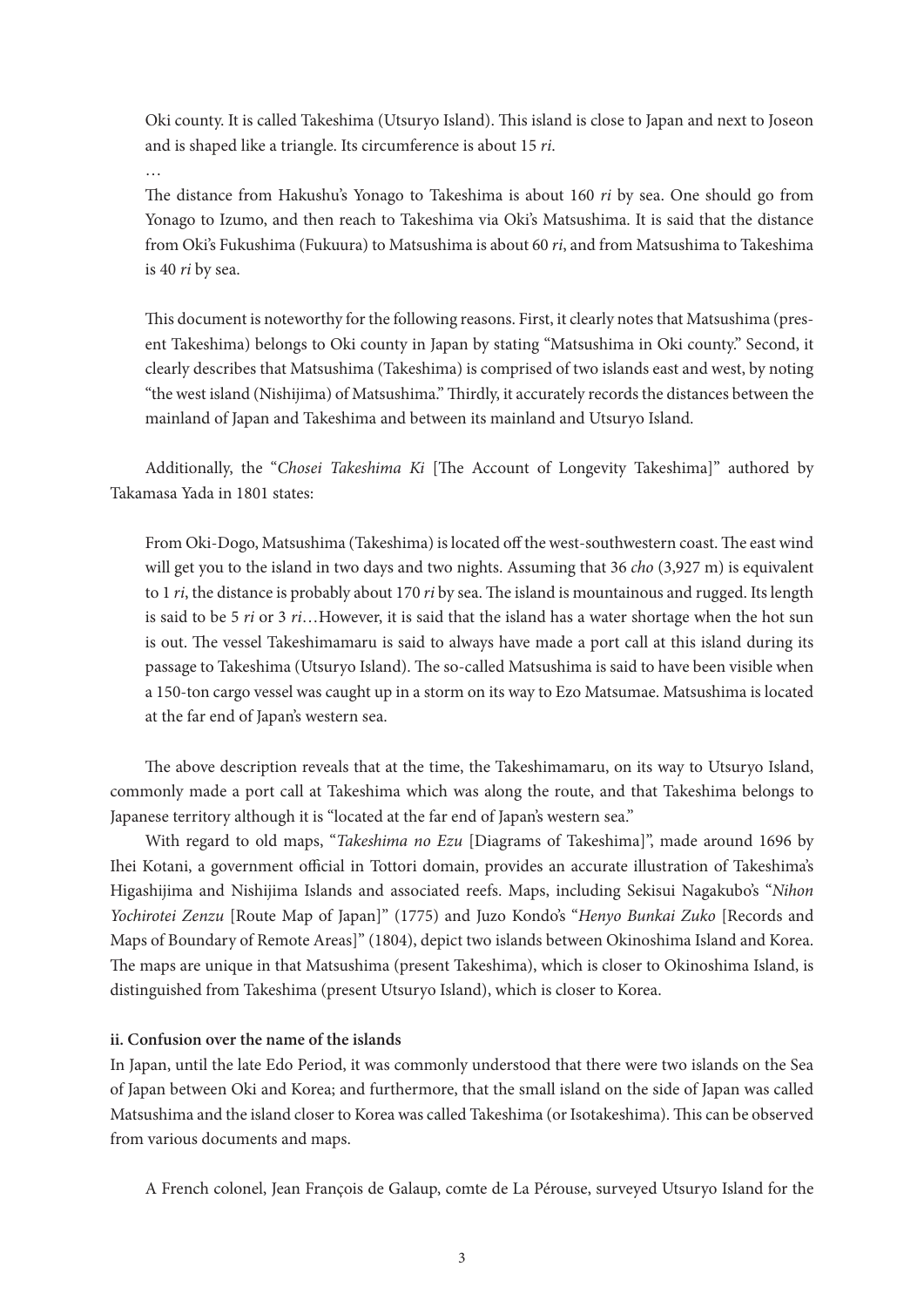first time and named the island "Dagelet" in 1787. Following this, a British lieutenant colonel, William R. Broughton, surveyed the same Utsuryo Island and named it "Argonaute" in 1797. The two men had different measurements for the island's latitude and longitude, despite the island being the same Utsuryo Island. As a result, the same island was depicted as two separate islands on subsequent European maps. In 1840, Philipp Franz Balthasar von Siebold drew the "Map of Japan" by forcibly integrating this erroneous information with the map of Japan at the time. On the map, Argonaute, near Korea, was identified as "Takashima," and Dagelet, near Japan, was identified as "Matsushima," further adding to the confusion over the name of the islands.

Later, in 1854, measurements taken by the Russian ship Pallada and other information revealed that the latitude for Argonaute was incorrect. This led to the disappearance of the name "Argonaute" and to the consolidation of the names of Utsuryo Island into a single name, "Dagelet." At the same time, the name "Takeshima" also disappeared, and Utsuryo Island came to be called "Matsushima" in Japan. Afterwards, in 1880, a survey of the warship "Amagi" identified the accurate location of Utsuryo Island, an island that was recognized since ancient times. In 1905, when the islets that were known as "Matsushima" since ancient times were incorporated into Japanese territory, the Meiji government formally named the islets "Takeshima" based on the following written response from the administrator of Okinoshima Island:

I deem Takeshima is an appropriate name. It is generally recognized that Matsushima and Takeshima exist in seas east of Korea…Since there is no island called Takeshima other than this new island, it is natural that we apply the name miscalled in the past to it and name a new island Takeshima as commonly called.

From then on, in Japan, islands which were long known as "Matsushima" and "Takeshima" came to be called "Takeshima" and "Matsushima," respectively.

Thus, the islands now known as Takeshima means the islands which: (1) were called "Matsushima" in Japan from the 17th century through the Meiji Period; (2) were called "Hornnet," "Liancourt" and "Lyanko" during the 19th century, when there was confusion over the name of the islands; (3) are called Takeshima in Japan since its incorporation into Japanese territory in 1905; and (4) are presently called "Dokdo" in the Republic of Korea (ROK).

## **iii. Incorporation into Japanese territory**

From the beginning of the Meiji Period, Japanese people again began to cross the seas to foreign countries. They began to go to Utsuryo Island, which was still an evacuated island, to engage in lumbering and fishing operations. In turn, many people started to submit petitions to the government in order to develop Takeshima, mistaking Utsuryo Island for the Japanese territory of Takeshima. The petitions included "Petition to Develop Matsushima" by Sadaaki Kodama; "Petition to Develop Matsushima and Takeshima" by Heigaku Muto in 1876; and the "Petition of passage to Takeshima" by Takayoshi Toda, a warrior in Shimane Prefecture in 1877. In response to the petitions, the Meiji government in 1880 deployed the warship "Amagi" to confirm that Matsushima and Takeshima, referred to in the petitions, were indeed present-day Utsuryo Island.

In 1881, the Royal Inspector of Joseon who was dispatched to Utsuryo Island found Japanese people engaged in lumbering at the island, and reported this to the Joseon government. In 1882, the Joseon government lodged a protest to the Japanese government in the form of a letter under the name of Sim Sun-taek, Minister of Rites, Protocol, Culture and Education. The Japanese government affirmed that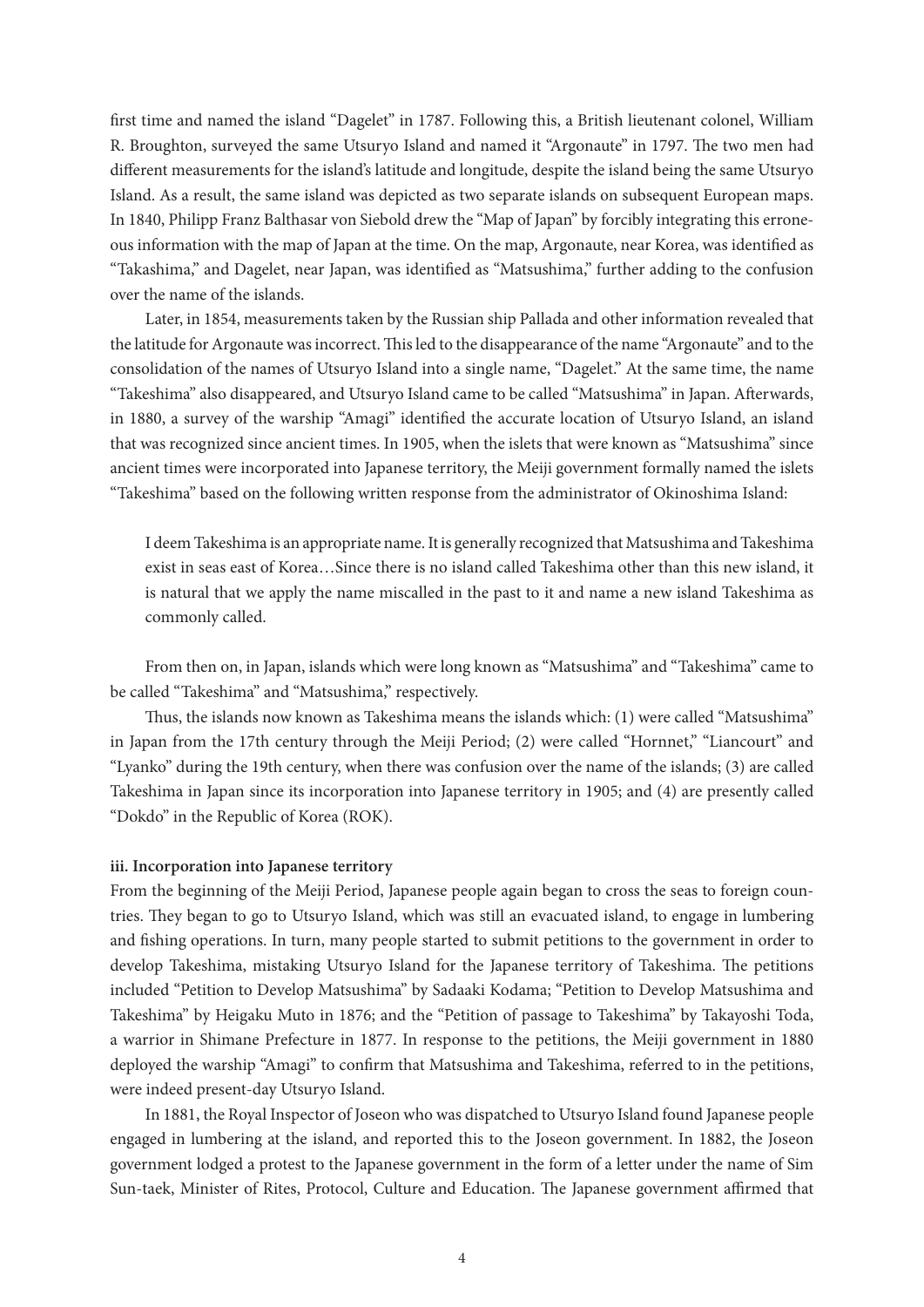Utsuryo Island was Korean territory and issued the following notice, prohibiting Japanese people from going to Utsuryo Island:

Japan and Korea have entered into an agreement which states that Japanese people would not sail to nor land on, without reason, the island that Japan calls Matsushima (also known as Takeshima) and Korea calls Ulleungdo, located at 37°30' north latitude and 130°49' east longitude. We hereby notify thereof to the heads of local governments in order to avoid any confusion.

March 1, 1883 Grand Minister

Around 1897, fishermen from Oki discovered flocks of sea lions in Takeshima during their search for a shipwrecked fishing vessel on Utsuryo Island. The fishermen killed and brought back to mainland Japan 50 to 60 sea lions, and made considerable profit. On hearing this news, the people of Okinoshima Island began to hunt sea lions in large numbers in Takeshima from 1903, putting Takeshima sea lions at risk of extinction. In light of the situation, one of the fishermen, Yozaburo Nakai, submitted the "Request for Territorial Incorporation of Lyanko Island (Takeshima) and its Lease" to the ministers of the Home Affairs, Foreign Affairs, and Agriculture and Commerce on September 29, 1904. Nakai requested the government to incorporate Takeshima into Japanese territory and to grant him a ten-year lease of the islets.

In accordance with this request, the government, after hearing the opinions of the Shimane prefectural government, decided on a Cabinet meeting on January 28, 1905, that it would name the islands enumerated below as "Takeshima," incorporate them into Japan, and place the islands under the jurisdiction of the administrator of Okinoshima Island of Shimane Prefecture.

We have examined the proposal made by the Minister of Home Affairs concerning the uninhabited island, which is located at 37º 9' 30" N and, 131º 55' E. and 85 nautical miles northwest of the Oki Islands. The gist of the proposal is that there is no evidence of occupation by any other countries; a national named Nakai Yozaburo recently petitioned to incorporate the island, and to grant a concession thereof; he has already begun sea lion hunting at the island since 1903; for that purpose, he built a hut for fishery, transferred laborers, and got proper fishing gear; it is necessary to confirm the affiliation and the name of the island; the island shall be called Takeshima, shall belong to Shimane Prefecture, and shall be put under the jurisdiction of the governor of the Oki Islands from now on. We found that occupation of the island was established under international law, as evidenced by documents indicating that Nakai Yozaburo had moved to the island in 1903 and had been engaging in fishery there. We thereby conclude that nothing prevents the incorporation of the island into Japanese territory, making it belong to Shimane Prefecture, and putting it under the jurisdiction of the governor of the Oki Islands. Consequently, a Cabinet decision is made as requested.

The government then instructed the governor of Shimane Prefecture on how to notify the public about the content of the cabinet decision. Through a prefectural notice dated February 22, 1905, the governor announced that Takeshima came under the jurisdiction of Shimane Prefecture, and issued an order to this effect to the Okinoshima Branch Office.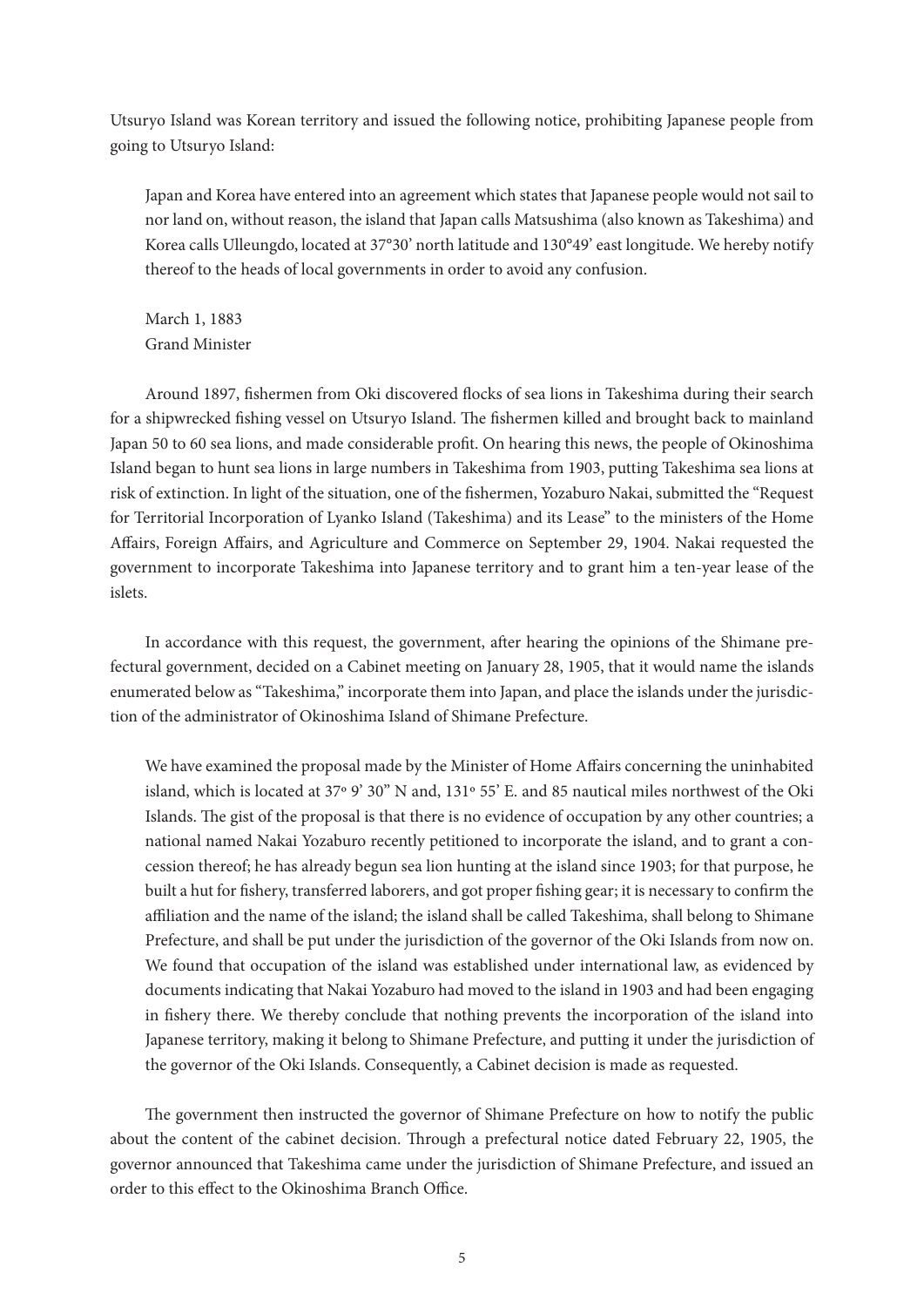Shimane Prefectural Notice No. 40

The islands located at 37°9'30'' north latitude and 131°55' east longitude, a distance of 85 nautical miles northwest the Okinoshima Island, shall be designated as Takeshima, and are hereby placed under the jurisdiction of the Okinoshima Branch Office of this prefecture.

February 22, 1905 Bukichi Matsunaga Governor of Shimane Prefecture

After Takeshima was incorporated into Shimane Prefecture, studies and surveys of Takeshima were conducted pursuant to the order of the governor of Shimane Prefecture. In May 1905, the administrator of Okinoshima Island submitted an application to the governor of Shimane Prefecture to register Takeshima's land area as "23 *cho*, 3 *tan*, 3 *se bu*" (Japan's old system of measurement). Shimane Prefecture registered Takeshima in the land-book as government owned land according to this request. In April of the same year, Shimane Prefecture revised its fisheries control regulations to introduce a license system for the hunting of sea lions in Takeshima. In June of that year, a license was granted to the Takeshima Fishery Company, a registered company set up by four individuals, including Yozaburo Nakai. The company immediately commenced the hunting of sea lions. In 1906, the company submitted a request to lease the government owned land of Takeshima. The governor of Shimane prefecture granted the company a license of the five-year lease of the property. Since then, fishing operations in Takeshima, mainly involving sea lions, abalone, and *wakame* seaweed, continued until their suspension in 1941 due to Japan's entry into war. Land use fee from licensees was paid to the national treasury every year.

In the meantime, in November 1905, the second Japan-Korea treaty was concluded. The Great Han Empire became a protectorate of Japan, and in 1910, was annexed into Japanese territory.

In 1939, an administrative measure was taken to incorporate Takeshima into the Goka Village area. In 1940, the administration of Takeshima was transferred to the Maizuru Naval District as its naval land. Nevertheless, in November 1941, it issued the order which gave Choshiro Yahata in Goka Village permission to use the naval land for the hunting of sea lions, the collecting of seaweed and seashells, and the preservation of breeding grounds.

On November 1, 1945, following the end of World War II, administration of Takeshima was transferred from the navy to the Ministry of Finance pursuant to Article 2 of the Order for Enforcement of the National Property Act. This situation continues to the present.

## **III. Developments after World War II**

#### **i. Occupation and control of the Allied Powers, and Takeshima**

Following the end of WWII, the "Basic Initial Post-Surrender Directive to Supreme Commander for the Allied Powers for the Occupation and Control of Japan" was issued by the General Headquarters of the Supreme Commander for the Allied Powers (SCAP) on November 1, 1945, thereby limiting Japan's sovereignty to the four islands of Honshu, Hokkaido, Kyushu, and Shikoku, and the smaller islands determined by the Allied Powers. On January 29, 1946, a memorandum of the General Headquarters of SCAP, titled "Governmental and Administrative Separation of Certain Outlying Areas from Japan (SCAPIN-677)", directed Japan to cease exercising governmental and administrative authority over Utsuryo Island, Quelpart Island, as well as Takeshima. This was followed by a memorandum of the General Headquarters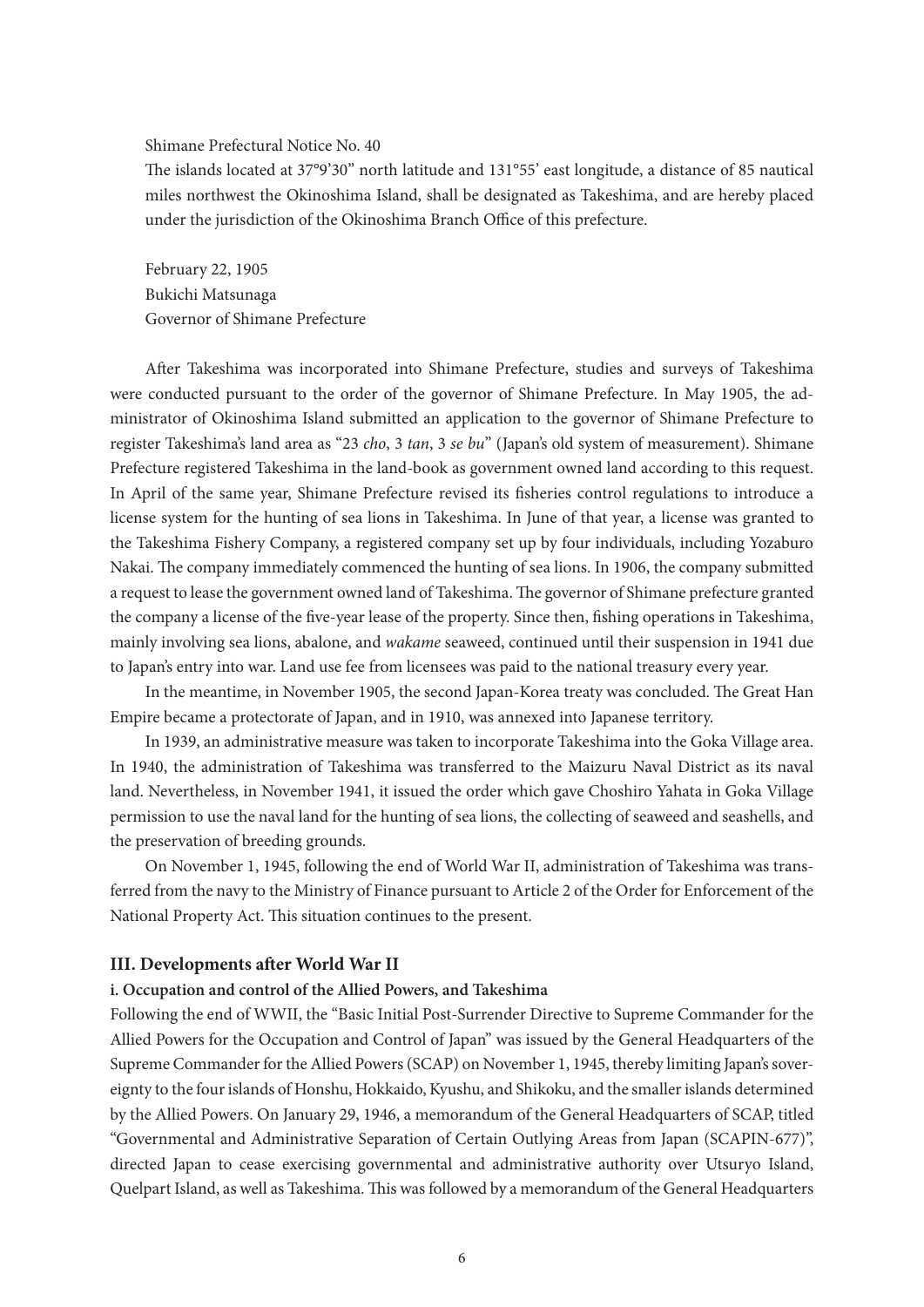of SCAP dated June 22 of the same year (SCAPIN-1033), which placed Takeshima outside of the so-called MacArthur Line and banned Japanese vessels and their personnel from approaching closer than 12 miles to Takeshima (later revised to 3 miles by a memorandum dated September 19, 1949 [SCAPIN-2046]). Accordingly, Shimane Prefecture issued prefectural ordinance no. 49 dated July 26, 1946 to delete sea lion hunting in Takeshima from the scope of its fisheries control regulations. Nonetheless, the measures taken by the General Headquarters of SCAP should not be seen as the ultimate determination of Japanese territory, as is made evident in Paragraph 6 of the aforementioned memorandum dated January 29, 1946: "Nothing in this directive shall be construed as an indication of Allied policy relating to the ultimate determination of the minor islands referred to in Article 8 of the Potsdam Declaration."

The Treaty of Peace with Japan was signed on September 8, 1951, making the restoration of Japanese sovereignty certain. In the meantime, the Republic of Korea (ROK) took steps to restrict fishing operations of foreign vessels in its coastal areas through the establishment of fishery protection areas. On January 18, 1952, the ROK issued the "Presidential Proclamation of Sovereignty over the Adjacent Seas (Syngman Rhee Line Declaration)", unilaterally proclaiming sovereignty over the adjacent seas which included Takeshima.

Supported by well-established international precedents and urged by the impelling need of safeguarding, once and for all, the interests of national welfare and defence, the President of the Republic of Korea hereby proclaims:

- 1. The Government of the Republic of Korea holds and exercises national sovereignty over the shelf adjacent to the peninsular and insular coasts of the national territory…protecting, preserving and utilizing…all the natural resources, mineral and marine (Abridged).
- 2. The Government of the Republic of Korea holds and exercises national sovereignty over the seas adjacent to the coasts of the peninsula and islands of the national territory, no matter what their depths may be (Abridged).
- 3. The Government of the Republic of Korea hereby declares and maintains the lines of demarcation, as given below…The zone to be placed under sovereignty and protection of the Republic of Korea shall consist of seas lying between the coasts of the peninsular and insular territories of Korea and the line of demarcation made from the Continuity of the following lines:
	- a. from the highest peak of U-Am-Ryung, Kyung-Pung-Kun, Ham-Kyong-Pukdo to the point (42˚15'N - 130˚45'E)
	- b. from the point (42˚15'N 130˚45'E) to the point (38˚00'N 132˚50'E) (Abridged)
- 4. This declaration of sovereignty over the adjacent seas does not interfere with the rights of free navigation on the high seas.

On January 28, 1952, the Japanese government immediately lodged a protest to the ROK. With regard to Takeshima, the Japanese government asserted:

In the Proclamation, the Republic of Korea appears to assert territorial rights over the islets in the Sea of Japan known as Takeshima. The Japanese Government does not recognize any such assumption or claim by the Republic of Korea.

The MacArthur Line was fully abolished on April 25, 1952, shortly before the entry into force of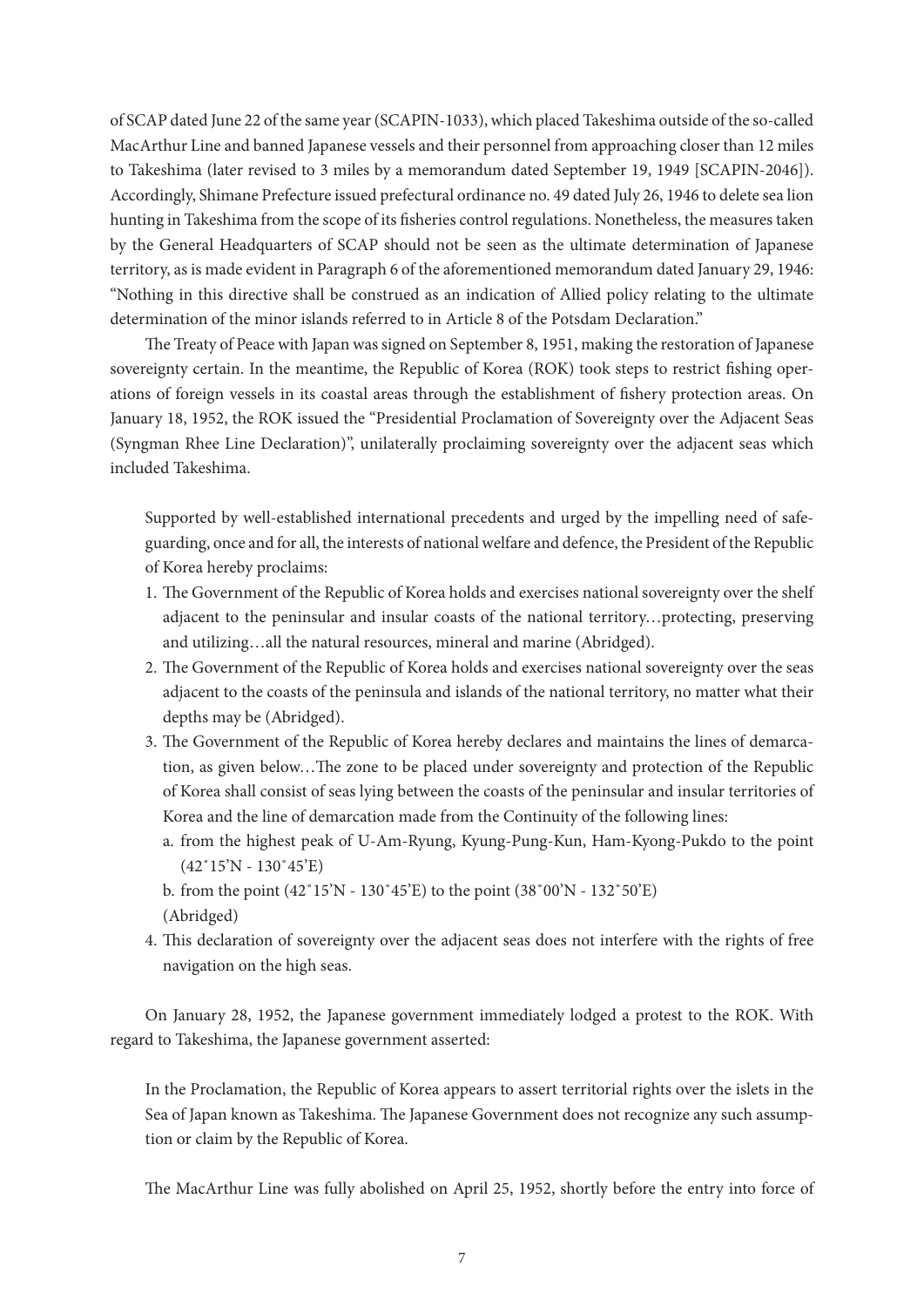the Treaty of Peace with Japan. On April 28, the state of occupation of Japan by the Allied Powers was dissolved with the entry into force of the peace treaty. As the provision of Article 2, Paragraph (a) of the treaty did not include Takeshima on the list of territories Japan renounced, Takeshima was placed back under the jurisdiction of the Okinoshima Branch Office of Shimane Prefecture with the entry into force of the treaty.

On July 26, 1952, the Japan-U.S. Joint Committee designated Takeshima as an air force exercise area to be utilized by the U.S. Forces in Japan, in accordance with Article 2 of the Administrative Agreement under Article III of the Security Treaty between Japan and the United States of America. On March 19, 1953, Takeshima was removed from the exercise areas.

On June 19, 1953, Shimane Prefecture issued Notice No. 352, granting joint fishing rights for Takeshima's adjacent waters to the Federation of Okinoshima Island Fishery Cooperatives from June 18, 1953 to August 31, 1961. In addition, the prefecture issued a public announcement dated June 19, 1953, granting Tadashige Hashioka and two others in Goka Village, Ochi District, Shimane Prefecture permission to hunt sea lions in Takeshima from June 10, 1953 to December 31, 1965.

On February 26, 1954, the director of the Hiroshima Regional Bureau of the Ministry of International Trade and Industry granted licenses to Tomizo Tsuji and two others at their requests to establish mining rights for phosphate in Takeshima and its adjacent waters.

Since 1953 to this day, however, Japanese people have not engaged in fishery and mining operations in Takeshima, due to Korean fishermen's fishing operations on the island and ROK authorities' continued occupation of the island.

## **ii. The ROK's territorial claim and Japan's responses**

Japan and the ROK have disputed over Takeshima ever since the ROK announced the proclamation of sovereignty over the adjacent seas on January 18, 1952 and included Takeshima within the Syngman Rhee Line that was established based on the proclamation. The Japanese government protested the ROK's proclamation in a note verbale dated January 28, 1952. In response, the ROK asserted as follows in a note verbale dated February 12 of the same year:

The Government of the Republic of Korea merely wishes to remind the Japanese Government that SCAP, by SCAPIN No.677 dated January 29, 1946, explicitly excluded the islets (Takeshima) from the territorial possessions of Japan and that again the same islets have been left outside of the MacArthur Line, facts that endorse and confirm the Korean claim to them, which is beyond any dispute.

On April 25 of the same year, the Japanese government objected as follows: "SCAP's memorandum dated January 29, 1946 no more than ordered the Japanese government to cease exercising or attempting to exercise governmental or administrative authority over Takeshima, and is unrelated to its attribution. Similarly, the MacArthur Line is not an expression of Allied policy relating to the ultimate determination of national jurisdiction, international boundaries, or fishing rights." Along with this, the Japanese government noted that the ROK's assertions do not provide grounds under international law, and that discussions of this nature have become wholly unnecessary due to the abolishment of the MacArthur Line on this day of April 25.

On May 28, 1953, a fishery experimental vessel of Shimane Prefecture "Shimanemaru" discovered,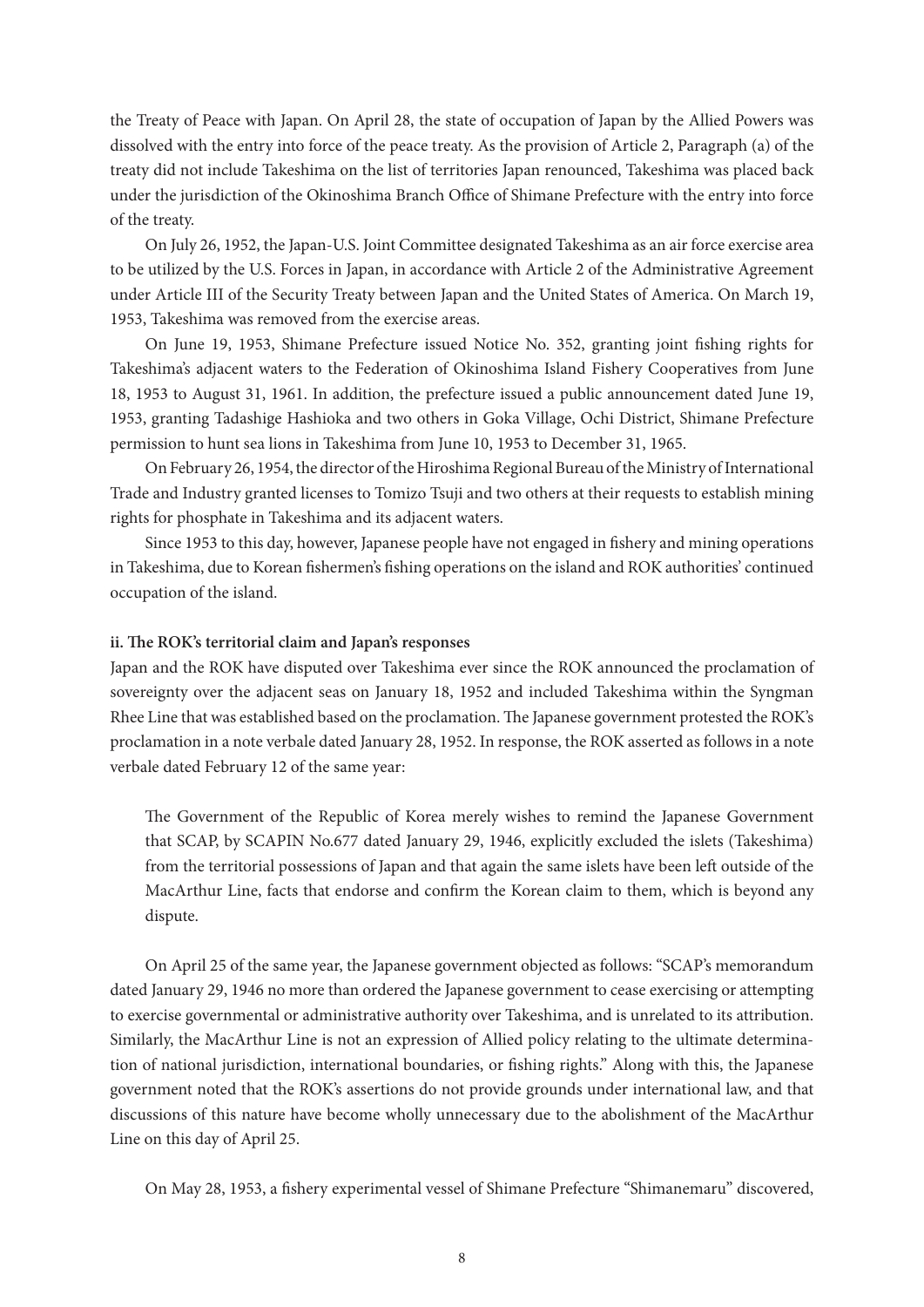while conducting a development study of the Tsushima Warm Current, that approximately 30 Korean fishermen had landed on Takeshima and engaged in the harvesting of abalone, *wakame* seaweed, and other products. On June 23 of the same year, the Japanese government lodged a protest to the ROK government and dispatched patrol vessels of the Maritime Safety Agency several times to the islands to control the activities. Nevertheless, even after this, Korean fishermen continued their fishing operations in Takeshima.

On July 12, 1953, the Japanese government dispatched a patrol vessel of the 8th Regional Coast Guard Headquarters "Hekura" (450-ton) to Takeshima to conduct its fourth local survey. The vessel found approximately 40 Koreans on Takeshima, including armed police officers. When Japan demanded them to leave the islands, the ROK authorities fired approximately 40 bullets upon the patrol vessel using carbines and light machine guns. This was the "shooting incident involving ROK authorities in Takeshima." On the next day, July 13, the Japanese government lodged a strong protest to the ROK in which the Japanese foreign ministry sent a note verbale to the ROK mission to Japan. In addition, the Japanese Ministry of Foreign Affairs issued a statement dated the same day which expressed its opinions regarding Takeshima to the following effect:

Takeshima, over which disputes arose between Japan and Korea after 1693 and where fishing by Japanese people was later prohibited by an order of the *Bakufu*, concerns the period when present-day Utsuryo Island was called Takeshima or Kantakeshima and is not present-day Takeshima. It is evident from the literature, old maps, and other sources that since ancient times, Japan knew about present-day Takeshima by the name of Matsushima and considered it a part of Japanese territory. Takeshima is without a doubt a part of the territory of Japan, in light of historical facts and based on international law. Prior to the Japan-Korea annexation, the Japanese government already placed Takeshima under the jurisdiction of the administrator of Okinoshima Island of Shimane Prefecture through Shimane Prefectural Notice No. 40 dated February 23, 1905. Since then, Takeshima was under the valid control of Japanese people until shortly before the outbreak of the recent war. During these years, no country questioned Takeshima's attribution to Japan… Furthermore, the peace treaty does not contain any provisions indicating that territories which were Japanese territory prior to the Japan-Korea annexation would be ceded to Korea.

On September 9, 1953, the ROK government challenged the statement of the Japanese government regarding Takeshima on eight grounds: 1. The ROK's historical title to Dokdo (Takeshima); 2. Effective rule over Dokdo; 3. Geographical proximity between Ulleungdo (Utsuryo Island) and Dokdo; 4. Illegality of the Japanese government's incorporation of Dokdo; 5. The ROK's peaceful and continuous exercise of sovereignty over Dokdo; 6. The removal of Dokdo from Japanese territory pursuant to the memorandum of SCAP dated January 29, 1946; 7. Relevance with the Treaty of Peace with Japan; and 8. Relationship between maneuver areas for the U.S. Forces and Dokdo.

Furthermore, the ROK government asserted:

In conclusion, it is the view of the Government of the Republic of Korea that Dokdo is indisputably a part of the Korean territory in the light of its historical and geographical background and in view of the accepted notions of international law regarding the territorial ownership of the land.

In response to the views of the ROK government, on February 10, 1954, the Japanese government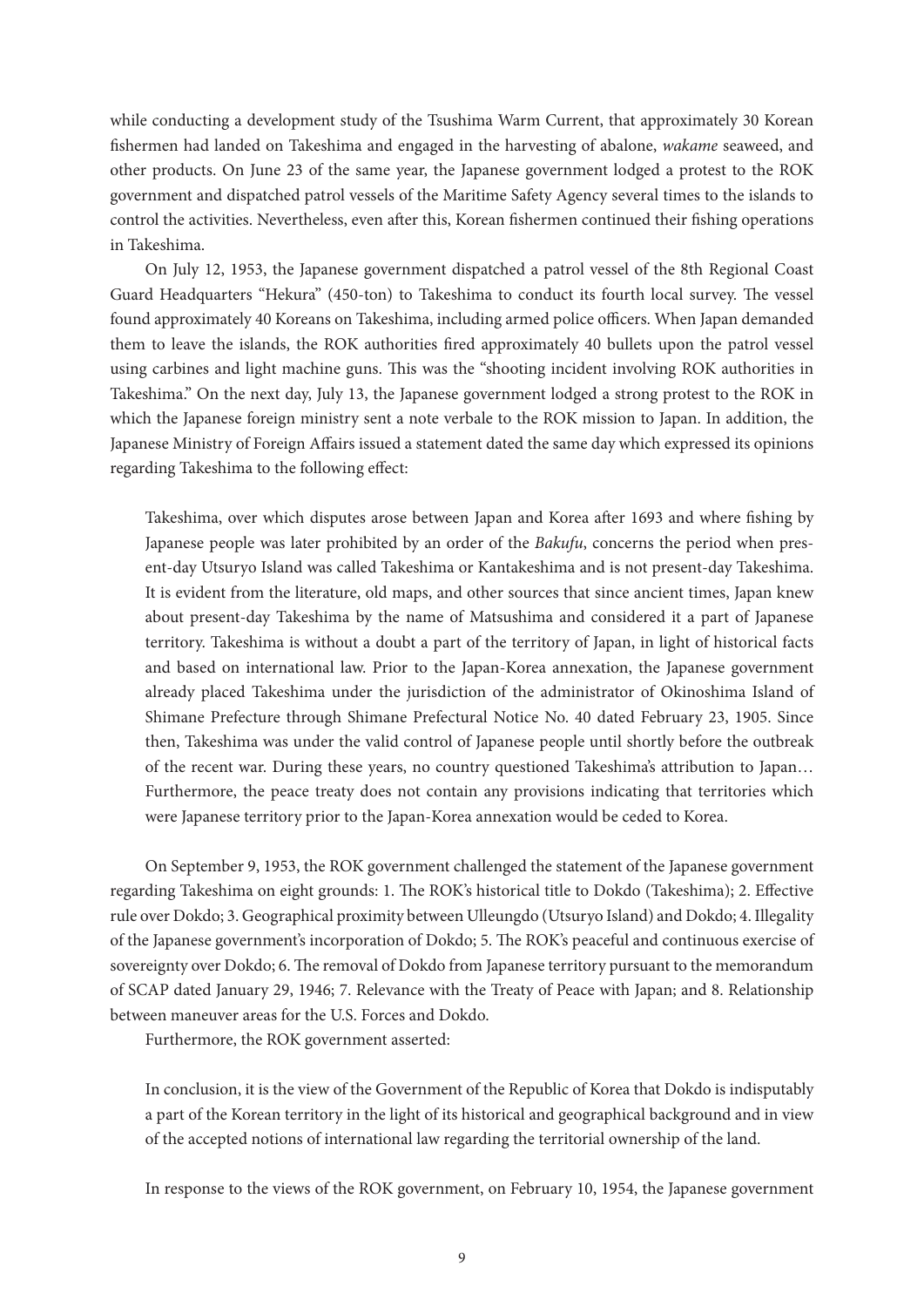responded as follows: 1. The ROK inaccurately cites literature and facts, including the articles related to An Yong-bok in "*Sinjeung Dongguk Yeoji Seungnam* [A Revised Edition of the Augmented Survey of the Geography of Korea]" and "*Sukjong sillok* [Annals of King Sukjong]," which the ROK presents as grounds of its territorial title. Furthermore, they are interpreted erroneously and do not support the ROK's claims. 2. All of the literature and facts that the ROK presents as proof of its valid control over Takeshima, including the report of Sim Heung-taek, the County Magistrate of Utsuryo Island, and Yozaburo Nakai's request for the territorial incorporation of Takeshima and its lease, are cited inaccurately and do not serve as grounds for the ROK's claims. 3. The Japan-Korea Protocol dated February 23, 1904 and the Japan-Korea Agreement dated August 22, 1904 have no relevance to the incorporation of Takeshima into Japanese territory. 4. The SCAP memorandum dated January 29, 1946 and the peace treaty are not interconnected. This is also illustrated by the fact that the Nansei Shoto Islands, over which the Japanese government had ceased administrative authority pursuant to the same memorandum, were reverted to Japan. 5. Since ancient times, the Japanese people knew of the existence of Takeshima, considered it a part of the territory of Japan, and had accessed it as is evident from various resources, including the "*Inshu Shicho Goki* [Records of Observations in Oki Province]" of 1667 and the records of Kyuuemon Katsunobu Oya of 1681. 6. Japan's incorporation of Takeshima into its territory on January 28, 1905 fulfilled the requirements for acquiring territory that are deemed necessary under modern international law. 7. The ROK did not consider Takeshima as ROK territory before and after the incorporation of Takeshima into Shimane Prefecture in 1905, as is revealed from "Daehan Jiji [Map of Great Han Empire]" and "Hanguk Tongsa [Painful History of Korea]." Additionally, the Japanese government asserted that, "Takeshima is without a doubt a part of the territory of Japan, in light of historical facts and in view of the requirements for territorial acquisition under international law." On September 25, 1954, the ROK government published in newspapers a refutation of the views of the Japanese government.

Meanwhile, from 1954, ROK authorities began to be assigned permanently to Takeshima and a series of shootings then occurred which were targeted at Japanese patrol vessels.

The content and total number of notes verbale that the Japanese government sent to the ROK government over the Takeshima dispute during a nine-year period from 1952 to 1960 are as follows.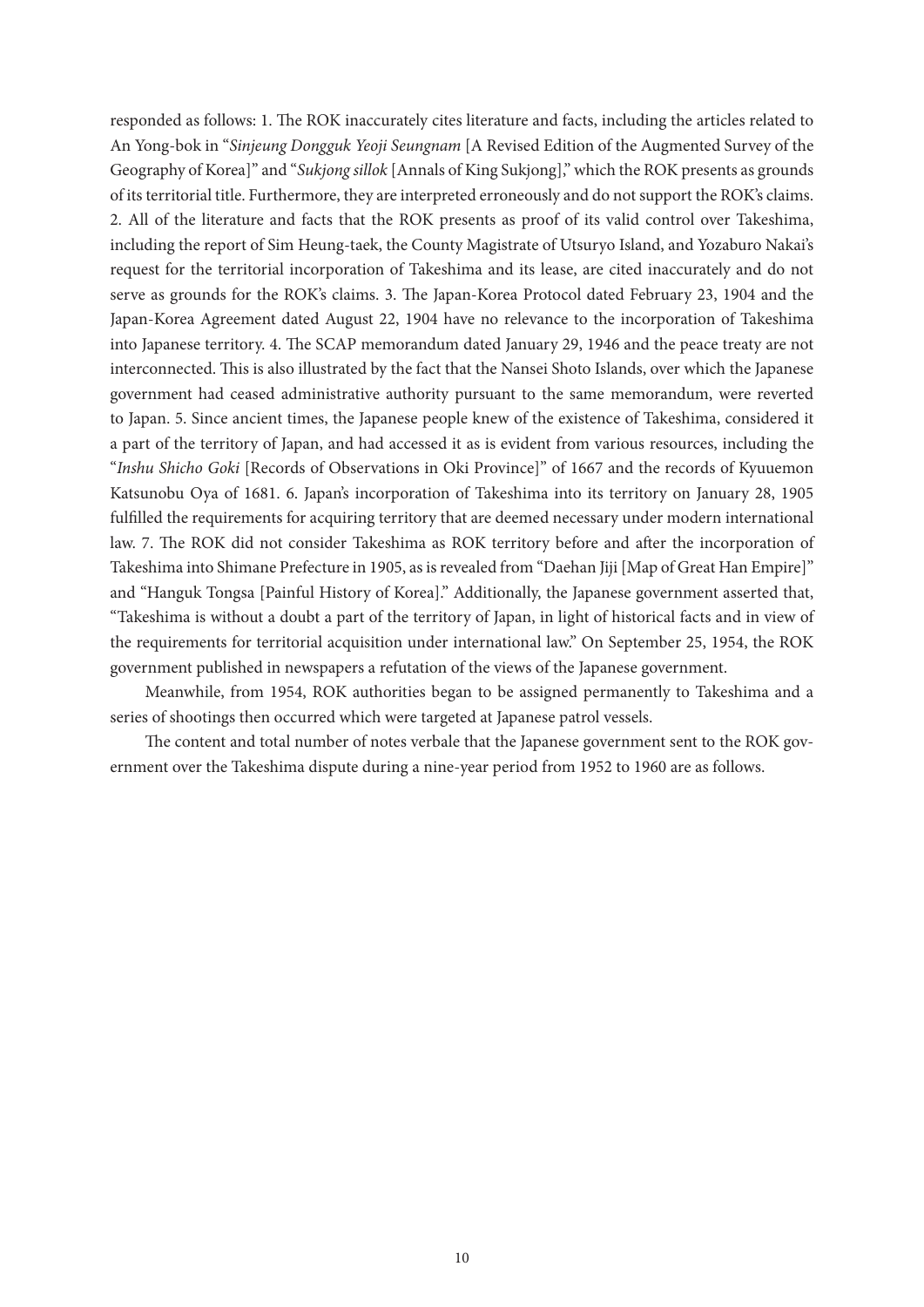| Main Content                                                                                                                                                | Year           |                |                |      |                |              |                |      |              |      |
|-------------------------------------------------------------------------------------------------------------------------------------------------------------|----------------|----------------|----------------|------|----------------|--------------|----------------|------|--------------|------|
|                                                                                                                                                             | Total          | 1952           | 1953           | 1954 | 1955           | 1956         | 1957           | 1958 | 1959         | 1960 |
| Total                                                                                                                                                       | 24             | $\mathfrak{D}$ | 5              | 9    | $\mathfrak{D}$ | 1            | $\overline{2}$ | 1    | 1            | 1    |
| Opinion describing why Takeshima is a<br>territory of Japan                                                                                                 | 3              |                | 1              | 1    |                | $\mathbf{1}$ |                |      |              |      |
| Proposal of referral to the International<br>Court of Justice                                                                                               | 1              |                |                | 1    |                |              |                |      |              |      |
| Protest against the issuance of<br>Takeshima postal stamps                                                                                                  | 1              |                |                | 1    |                |              |                |      |              |      |
| Protest against the notice on the estab-<br>lishment of a lighthouse                                                                                        | $\overline{2}$ |                |                | 1    | 1              |              |                |      |              |      |
| Protest against "intrusion into territo-<br>rial waters," "illegal fishing," "facilities,"<br>"permanent stationing of authorities,"<br>"shooting incident" | 15             |                | $\overline{4}$ | 5    | 1              |              | $\overline{2}$ |      | $\mathbf{1}$ | 1    |
| All other denials of the ROK's territo-<br>rial claim                                                                                                       | $\overline{2}$ | $\overline{c}$ |                |      |                |              |                |      |              |      |

## Notes Verbale that Japan Sent to the ROK over the Takeshima Dispute (January 1952-December 1960)

*Gaimusho Chosa Geppo*, Vol. 2, No. 5 (May 1961)

With the ROK's continued "illegal occupation" of Takeshima, the Japanese government continued to lodge protests against the ROK government every year thereafter. The note verbale sent on December 26, 1961 stated as follows:

- 1. The Government of Japan has conveyed on numerous instances to the ROK Government that Takeshima is a part of the territory of Japan, in light of historical facts and based on international law. The Government of Japan has repeatedly lodged strong protests over the illegal occupation of Takeshima by the authorities of the ROK Government.
- 2. Despite this, during a survey of Takeshima on December 3, 1961, Japan's Maritime Safety Agency patrol vessel "Hekura" found that the ROK Government had still not removed the lighthouse, houses, flag poles, radio facilities, and other structures that it had set up on the islands, and furthermore, that ROK authorities were staying at the islands.
- 3. The Government of Japan hereby once again lodges a strong protest against the ROK Government for continuing to illegally occupy Takeshima, a Japanese territory, notwithstanding the repeated protests of the Japanese Government. The Government of Japan demands the ROK Government to promptly withdraw its authorities from the islands and remove all structures on the islands.

Since 1971, Japan's response to the Takeshima dispute has been unveiled in the *Diplomatic Bluebook (Japan's Diplomatic Activities)* published by the Ministry of Foreign Affairs. The 1987 edition of the *Diplomatic Bluebook* stated as follows:

Japan has repeated its protest against the ROK's illegal occupation of Takeshima Island. A Japanese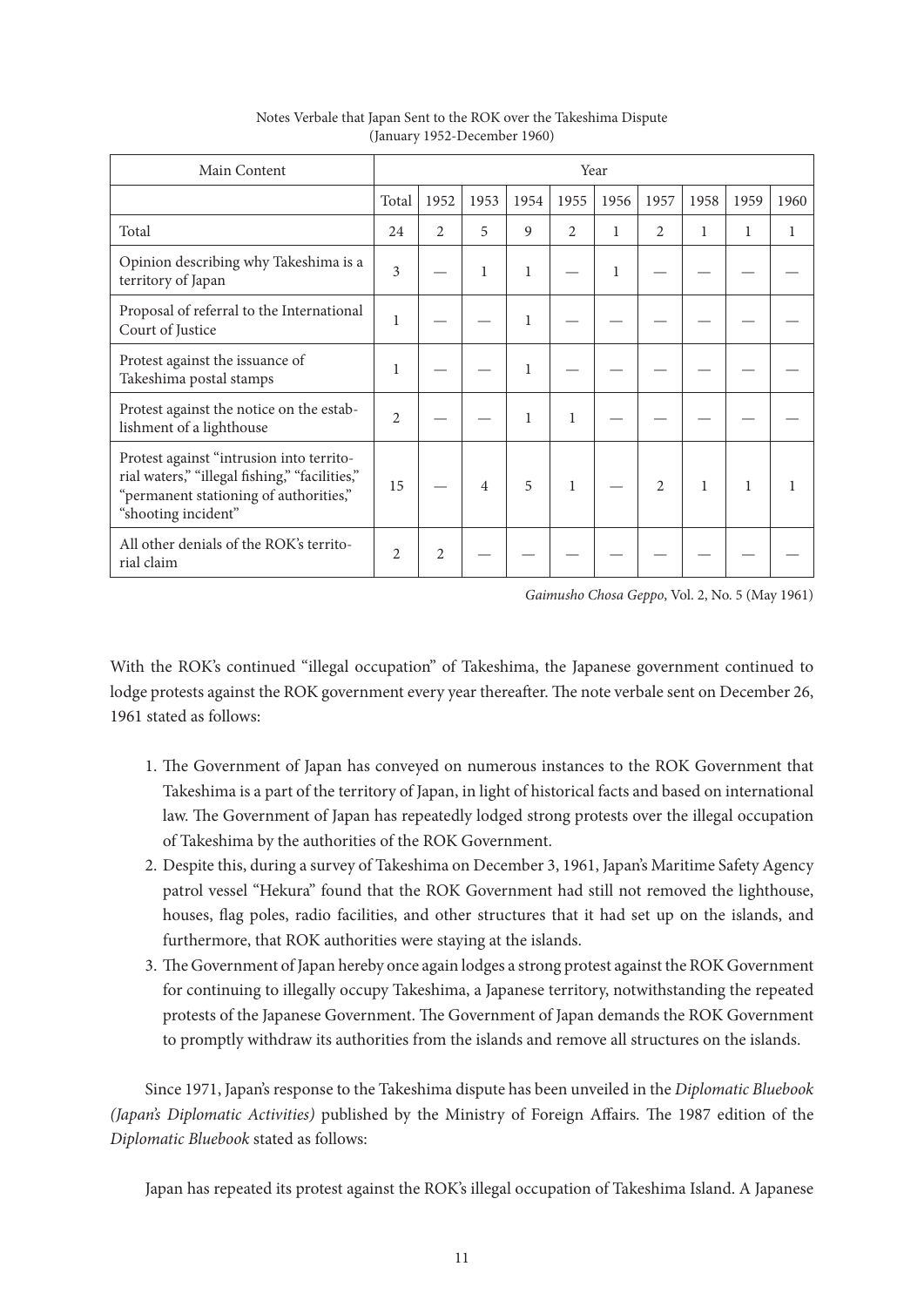protest was filed on the basis of a survey by a patrol boat of Japan's Maritime Safety Agency in November 1986. Japan has taken up the issue at various meetings with the ROK.

## **iii. Proposal of referral to the International Court of Justice**

From 1952, Japan and the ROK repeatedly exchanged written responses over their dispute over the title of Takeshima. Nevertheless, in 1953, an incident took place involving the shooting of a patrol vessel of the Maritime Safety Agency by ROK authorities in Takeshima. In 1954, notwithstanding the repeated protests of the Japanese government, the ROK erected territorial markers, established a lighthouse, and stationed coast guard personnel in Takeshima. Through the accumulation of such measures, the ROK began to proactively use power over Takeshima in order to legitimize its occupation of the islands. In view of the difficult situations to settle the Takeshima dispute through negotiations with the ROK, the Japanese government issued the following note verbale on September 12, 1954, proposing that the Takeshima dispute be settled at court by referring it to the International Court of Justice (ICJ). (Translator's note: provisional translation)

[The Takeshima issue] is a territorial dispute touching on basic principles of international law; thus, the only fair mode of settlement is to refer the dispute to the International Court of Justice and to receive its ruling. The Government of Japan eagerly desires a peaceful resolution and so proposes to the Government of the Republic of Korea that this dispute be submitted to the International Court of Justice under an agreement between the two governments.

The Government of Japan firmly believes that the Government of the Republic of Korea will agree to refer the final resolution of this dispute to an organization of the highest fairness and authority, namely, the International Court of Justice, and looks forward to receiving a prompt and favorable response.

The Government of Japan hereby pledges to faithfully abide by whatever judgment the International Court of Justice reaches.

The ROK rejected Japan's referral proposal in the following memorandum dated October 28, 1954: (Translator's note: provisional translation)

Dokdo [Takeshima], as the Government of the Republic of Korea has made clear at every opportunity, has been part of Korean territory since ancient times and remains so today…

The proposal of the Japanese Government that the dispute be submitted to the International Court of Justice is nothing but another attempt at the false claim in judicial disguise. Korea has territorial rights ab *initio* over Dokdo and sees no reason why Japan should seek the verification of her rights before the International Court of Justice. It is Japan who conjures up a quasi territorial dispute where none should exist…

The people of the Republic of Korea are determined to protect Dokdo and thereby maintain the integrity of our nation. In that sense, the Government of the Republic of Korea has no need to refer the question of its sovereignty over Dokdo to a verdict of the International Court of Justice.

## **iv. Domestic court rulings**

The following are two examples of cases in which the Takeshima dispute was raised before a Japanese court.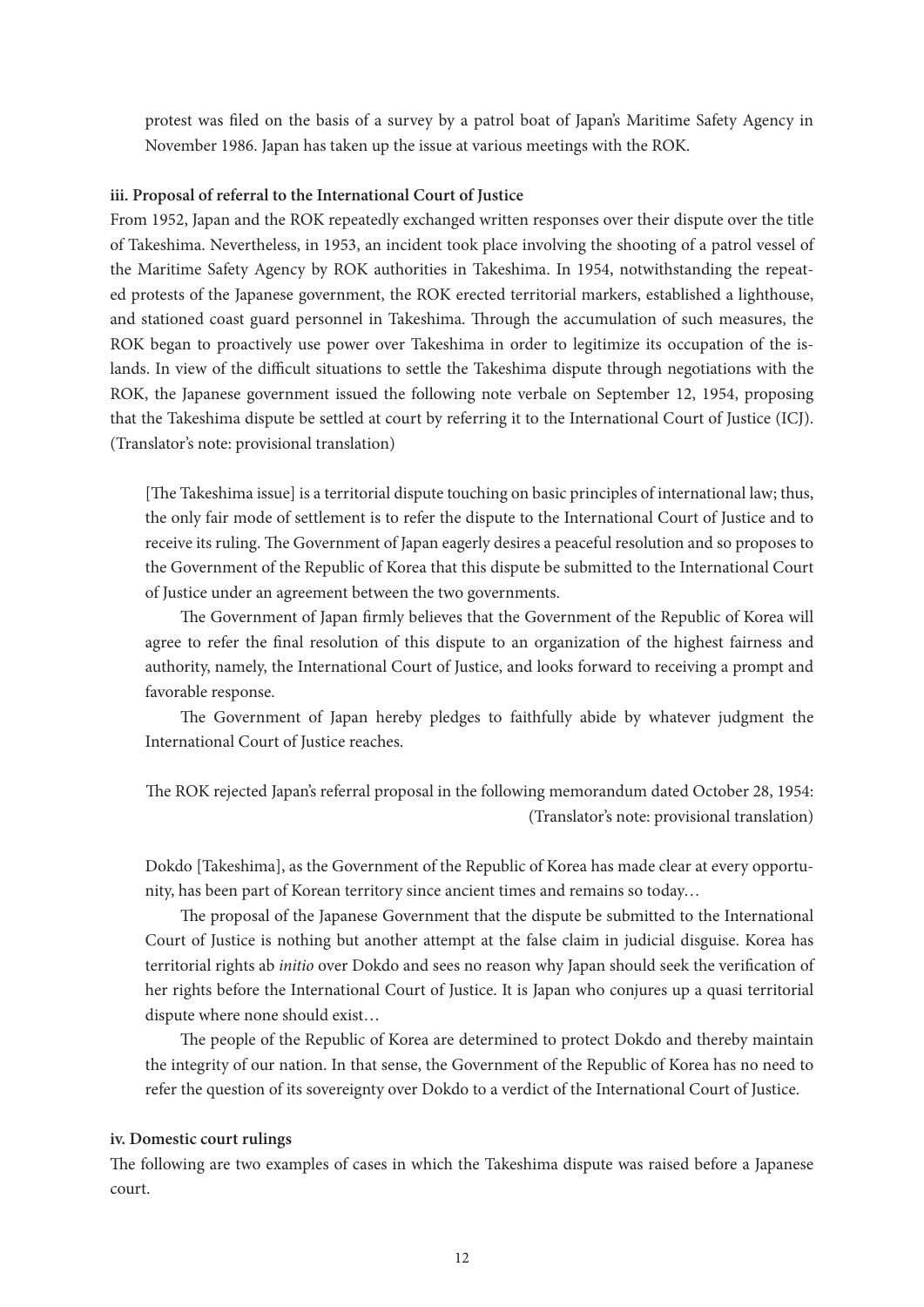# 1. Case concerning a state compensation claim (October 18, 1960, Tokyo District Court) Plaintiff: Toru Higo Defendant: The Government of Japan

## <Facts>

The Plaintiff transferred his registered residence to Takeshima, Goka Village, Ochi District, Shimane Prefecture on September 25, 1959 and made repeated attempts to go to the said location. However, the Plaintiff was unable to go ashore and reside in the said location due to the stationing of the ROK armed forces. The Plaintiff sought 50,000 yen in damages compensation on the account that the Prime Minister, who exercises the public authority of the State, intentionally failed to request the dispatch of the Self-Defense Forces to Takeshima, or the U.S. Forces in Japan in accordance with the Japan-U.S. Security Treaty, notwithstanding the Prime Minister's obligations to do so.

# <Summary of Ruling>

The court stated that the government's obligation to have foreign forces withdraw from occupied territory is a public legal obligation and is not a private legal responsibility owed to respective individuals. While the government of Japan recognizes that Takeshima is no doubt a territory of Japan, the court determined that whether or not to take measures to realize the withdrawal of ROK forces from Takeshima is a political issue and is not a legal issue to be determined by the court. On this account, the court dismissed the claims of the Plaintiff.

(1959 [Wa] 7961, *Shomu Geppo* [Monthly Bulletin of Litigations], Vol. 6, p. 2100)

2. Case concerning a claim for compensatory damages (November 9, 1961, Tokyo District Court) Plaintiff: Tomizo Tsuji

Defendant: The Government of Japan, Shimane Prefecture

# <Facts>

In 1954, the director of the Hiroshima Regional Bureau of the Ministry of International Trade and Industry granted the Plaintiff a license to mine phosphate in Takeshima. From 1954 onwards, however, the ROK rejected Japanese administrative authority by force; and therefore, the Plaintiff was unable to carry out mining operations. During this period, Shimane Prefecture levied the mine-lot tax, among other fees, on the Plaintiff.

The Plaintiff claimed that the government of Japan does not exercise the right of taxation in Takeshima where the administration of the government does not extend in reality, and by extension, does not exercise the right to levy and collect the mine-lot tax for the islands. On this basis, the Plaintiff requested the court to affirm that Shimane Prefecture's collection of the mine-lot tax was illegal and that the Plaintiff had no obligation to pay the said tax. Moreover, the Plaintiff alleged that he incurred significant losses because he could not conduct mining operations in accordance with the mining right granted to him because of the ROK's illegal occupation of Takeshima. The Plaintiff sought the payment of compensatory damages by the governments, on the account that the losses were the result of the Cabinet's or the Prime Minister's neglect of obligations to take effective and appropriate measures to protect and restore rights and interests in Takeshima.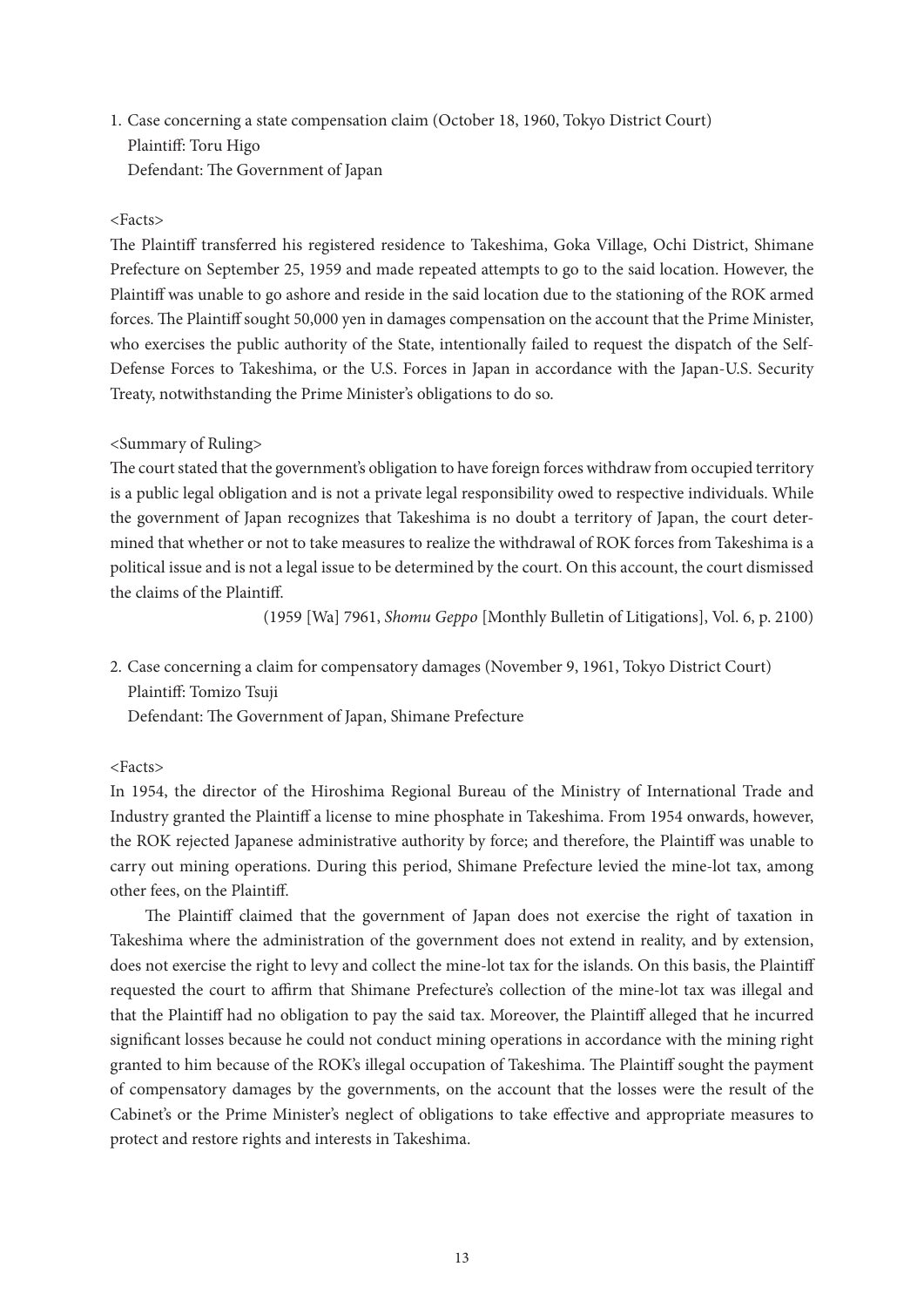<Summary of Ruling>

The court stated that the mine-lot tax is applied on the basis of the enjoyment of mining rights *per se*. The court noted that even if the ROK had rejected Japanese administrative authority over Takeshima, the area for which the Plaintiff possesses mining rights and to which the said tax applies, this in and of itself gives no reasons for the extinguishment of the right of taxation, which is a function of exercise of administration by the Japanese government over the Plaintiff, a Japanese national. If the case is such that the government's exercise of administration over the mine-lot area no more than became *de facto* infeasible, then this does not legally extinguish the aforementioned mining right. Accordingly, the government does not lose the right to levy and collect the mine-lot tax for the mining right. On this account, the court rejected the Plaintiff 's request to affirm that he had no obligation to pay the mine-lot tax.

Moreover, the court stated that under existing law, neither the Cabinet nor the Prime Minister has obligations under positive law to take certain measures to repel the illegal occupation of a territory by another country for the purpose of protecting and restoring rights that particular nationals have in the occupied area. The settlement of territorial disputes is a highly diplomatic issue which should be determined and carried out in view of various circumstances, including the existing relationship with the counterpart country, the stance and domestic situation of the counterpart country, relations with third countries, and other international situations in general. Hence, the court dismissed the claim for compensatory damages in this case, which assumed that the government has a legal obligation to take measures to protect and restore the mining right of the Plaintiff.

(1968 [Gyo] 139, *Gyosei Jiken Saiban Reishu* [Compilation of Judgments of Administrative Cases], Vol. 12, p. 2252)

### **v. Treaty on Basic Relations between Japan and the Republic of Korea**

The Japan-ROK meetings which continued for approximately 14 years from 1951 were brought to fruition with the conclusion of the Treaty on Basic Relations between Japan and the Republic of Korea on June 22, 1965. Nonetheless, the treaty contains no provisions that set forth the settlement of the territorial dispute over Takeshima. Japan and the ROK did no more than provide the following in the Exchange of Notes Constituting an Agreement between Japan and the Republic of Korea Concerning the Settlement of Disputes: (Translator's note: provisional translation)

Unless otherwise agreed, the two Governments shall settle disputes between the two countries primarily through diplomatic channels and, when they fail to do so, shall seek settlement by mediation in accordance with procedures to be agreed upon between the two Governments.

With regard to the attribution of Takeshima, on August 9, 1965, Foreign Minister Lee Tong-won of the ROK stated in a Special Committee of Korean National Assembly as follows: "It is a fact that notes are exchanged for the settlement of disputes. This is a conventional and common practice at international meetings. History shows that misunderstandings and frictions arise in relations to treaties even between friendly countries after time has passed. Therefore, we exchanged notes on solutions, that is, how to settle disputes in the chance that a dispute arises, particularly over fishing issues or compensation claims. Foreign Minister (Etsusaburo) Shiina and Prime Minister (Eisaku) Sato of Japan expressed understanding that the Dokdo issue could not be covered by the Exchanges of Notes."

At the Japanese Diet, House of Councillors member Bunzo Ninomiya asked Foreign Minister Shiina a question about different interpretations of the exchange of notes concerning the settlement of disputes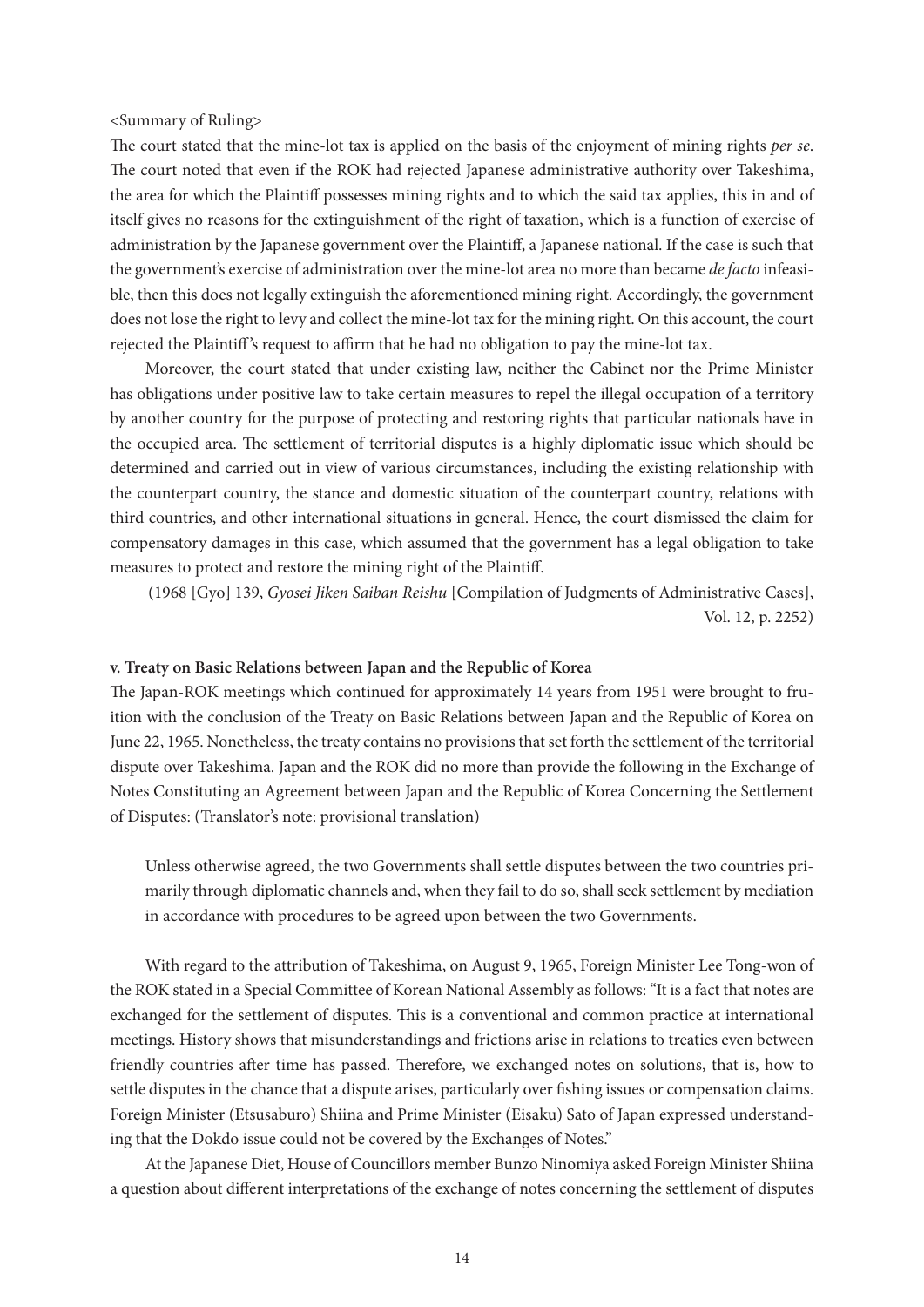between Japan and the ROK. Foreign Minister Shiina gave the following response at a meeting of the House of Councillors' Special Committee on the Japan-ROK Treaty and Other Matters on November 26, 1965: (Translator's note: provisional translation)

Based on an objective examination, it can be said that Takeshima is the biggest dispute between the two countries…As you are aware, it is not written anywhere that the Takeshima dispute is excluded with regard to the settlement of disputes. It is clear that Takeshima is a dispute. It is not an issue as whether it is written "Takeshima" or "Dokdo". Obviously, [Takeshima] is a critically important dispute between the two countries. Therefore, we will strive to settle this matter by negotiations through conventional diplomatic channels. And it was agreed that if negotiations fail, we would strive to settle the matter by mediation as agreed upon between the two countries. Consider why this important Exchange of Notes was agreed upon. It is clear that the parties of the two countries took into account this Takeshima dispute in drafting the Exchange of Notes.

Similarly, at a meeting of the House of Representatives' Special Committee on the Japan-ROK Treaty and Other Matters on October 27, 1965, a question was asked as to "whether, as stated in the Korean National Assembly, Foreign Minister Shiina and Prime Minister Sato expressed understanding that the Takeshima dispute could not be covered in the Exchange of Notes Concerning the Settlement of Disputes." Prime Minister Sato answered:

I would like to make it clear here that that is not the case.

Foreign Minister Shiina also responded:

Like the Prime Minister, I didn't express such understanding.

Japan takes the position that as the issue of the attribution of Takeshima was not settled at Japan-ROK meetings and the Exchange of Notes does not stipulate the exclusion of the Takeshima dispute from its coverage, the Takeshima dispute, therefore, should be settled in accordance with the said Exchange of Notes.

# **vi. Current situation in Takeshima**

On February 14, 1983, House of Councillors member Yutaka Hata submitted written questions regarding the current situation in Takeshima to the President of the House of Councillors Masatoshi Tokunaga, as outlined below.

- 1. The basic understanding of the Japanese government regarding the Takeshima dispute
- 2. The current situation in Takeshima
- 3. Countermeasures of the Japanese government
- 4. Diplomatic measures of the Japanese government
- 5. Whether or not Japan acquiesces the ROK's effective control

In response to the questions, Prime Minister Yasuhiro Nakasone sent a written response through the President of the House of Councillors on February 22, 1983 as follows: